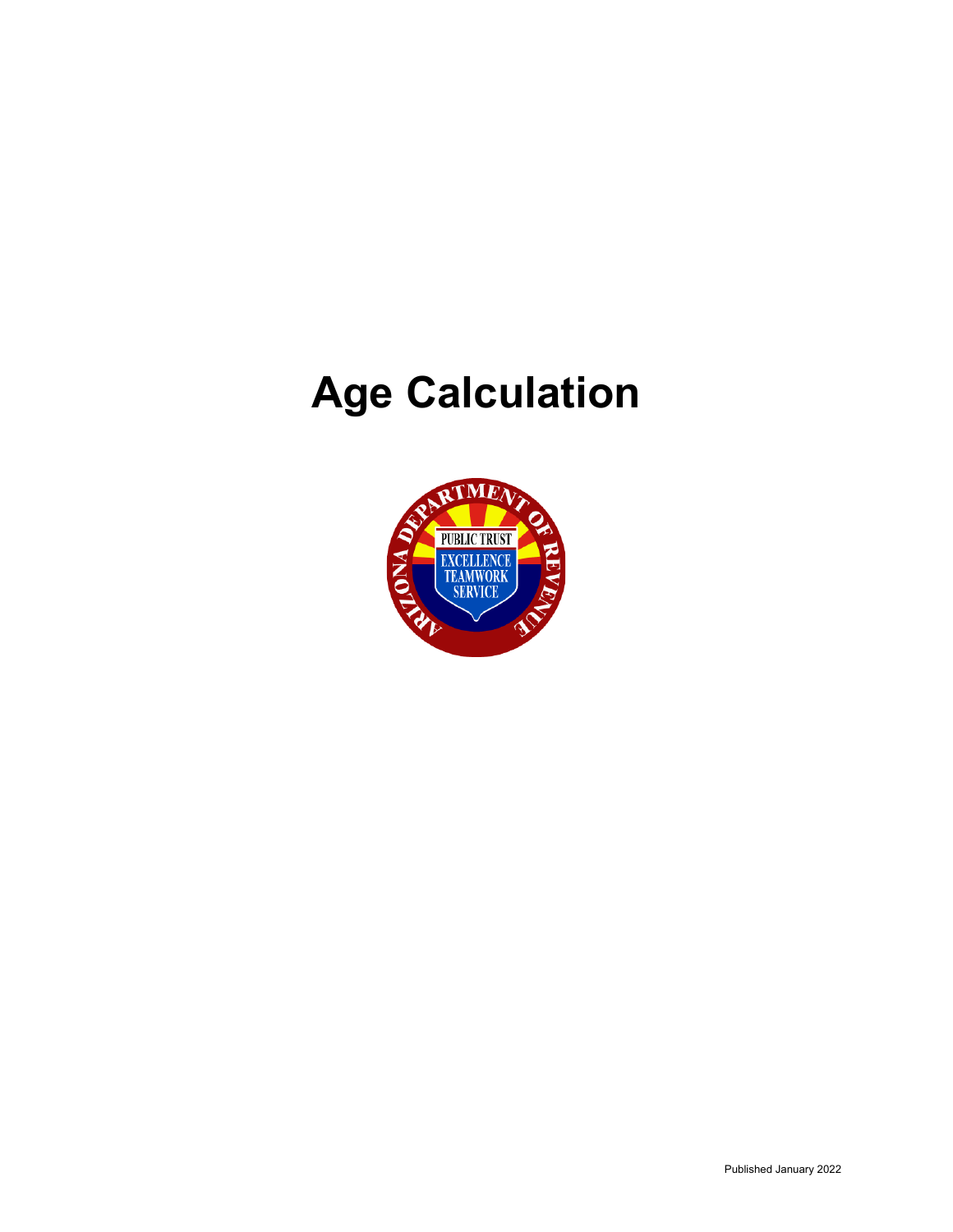# **Preface**

In 2018, the Department of Revenue (Department) Manuals Team undertook a major project to update all publications produced by the Property Tax Unit. The following three levels of updates were to be applied, dependent upon the perceived need:

**Review:** Publication conforms to standard style and formatting. Legislative and other citations verified. No changes to content, methodology, policy, or practice.

**Revision:** Includes applicable Review processes. Publication is newly edited. Nonsubstantive legislative changes incorporated. Addition or deletion of information that does not alter valuation methodology.

**Rewrite:** Includes applicable Review and Revision processes. Major substantive changes made to any combination of content, valuation methodology, policy, or practice.

This publication is a Revision of the *Age Calculation* guideline published by the Department in 1995. It supersedes all previous age calculation publications issued by the Department and remains effective until replaced. Additional information may be issued as an addendum to this publication or as a separate publication. Due to the flexibility provided for in statute, deadlines and procedures may vary from county to county across the state. The Department recommends contacting your county assessor for detailed information regarding the deadlines and procedures in their jurisdiction. The information in this publication is based upon laws and rules in effect at the time of publication. Should any content in this publication conflict with current laws or rules, the latter shall be controlling.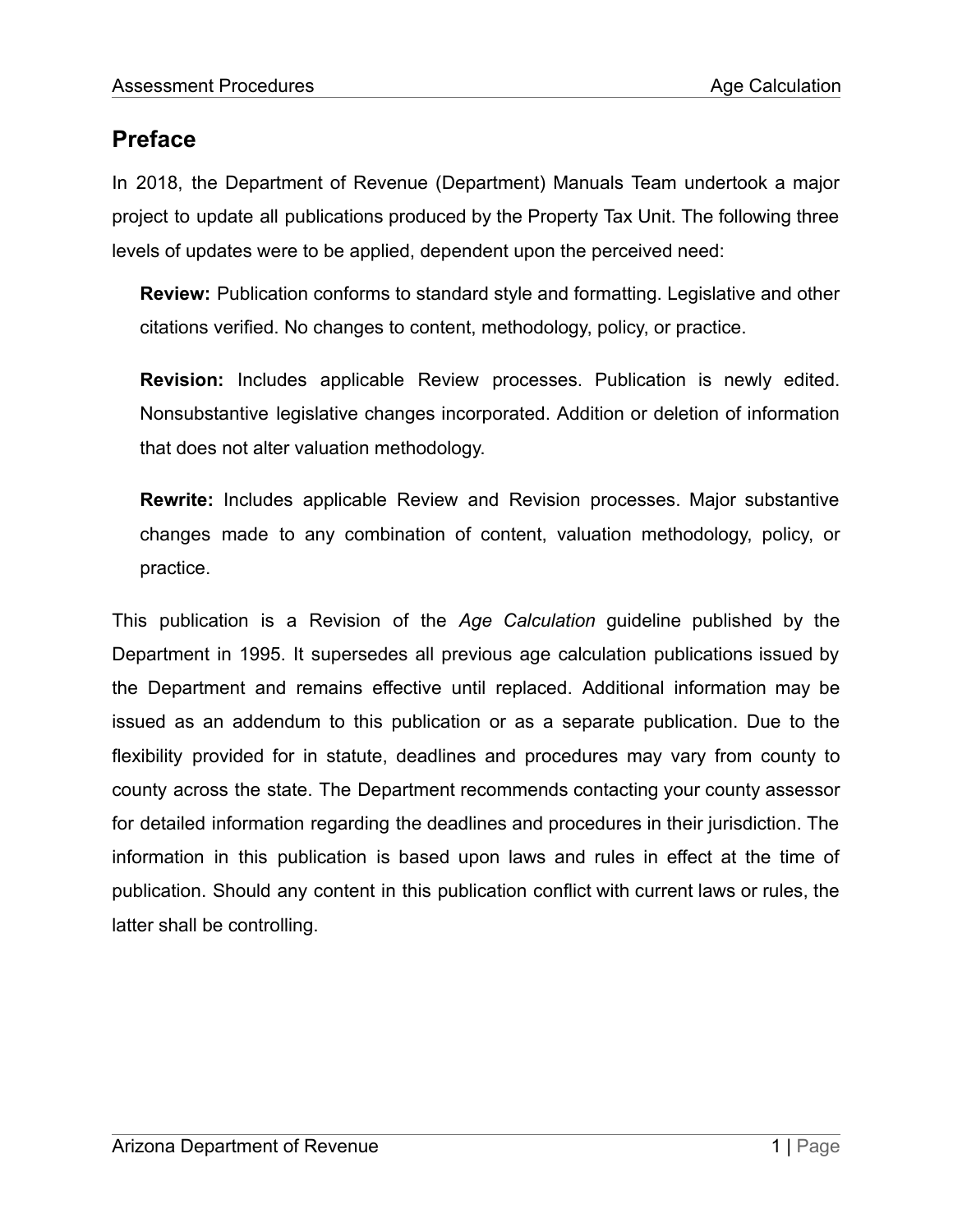## **Authority**

Authority to produce this publication is found in Arizona Revised Statutes (A.R.S.) [42-11054\(A\).](https://www.azleg.gov/viewdocument/?docName=https://www.azleg.gov/ars/42/11054.htm) Regarding the weight of authority of this publication, see A.R.S. [42-13051\(B\)\(2\).](https://www.azleg.gov/viewdocument/?docName=https://www.azleg.gov/ars/42/13051.htm)

## **Practical Examples**

All practical examples herein are representative of how the Department would apply a given set of data while adhering to both industry- and Arizona-specific guidelines as well as standard appraisal methods and techniques. Practical examples may demonstrate the current best practices used to make a necessary determination. Some practical examples may demonstrate the application of a process mandated by statute. See A.R.S. [42-11001\(6\).](https://www.azleg.gov/viewdocument/?docName=https://www.azleg.gov/ars/42/11001.htm) Other practical examples may demonstrate methods that are adaptable to the particular situations of the various counties. Specific calculations used in the practical examples found herein are for demonstration purposes only.

All inquiries, comments, and suggestions concerning the material in this publication may be submitted to the following:

Arizona Department of Revenue Local Jurisdictions District Property Tax Unit 1600 West Monroe Street Phoenix, AZ 85007-2650 (602) 716-6843 [propertytaxpublications@azdor.gov](mailto:personalpropertyunit@azdor.gov)

This publication may be accessed on the Department website by clicking [here.](https://azdor.gov/sites/default/files/media/PROPERTY_AgeCalculation.pdf)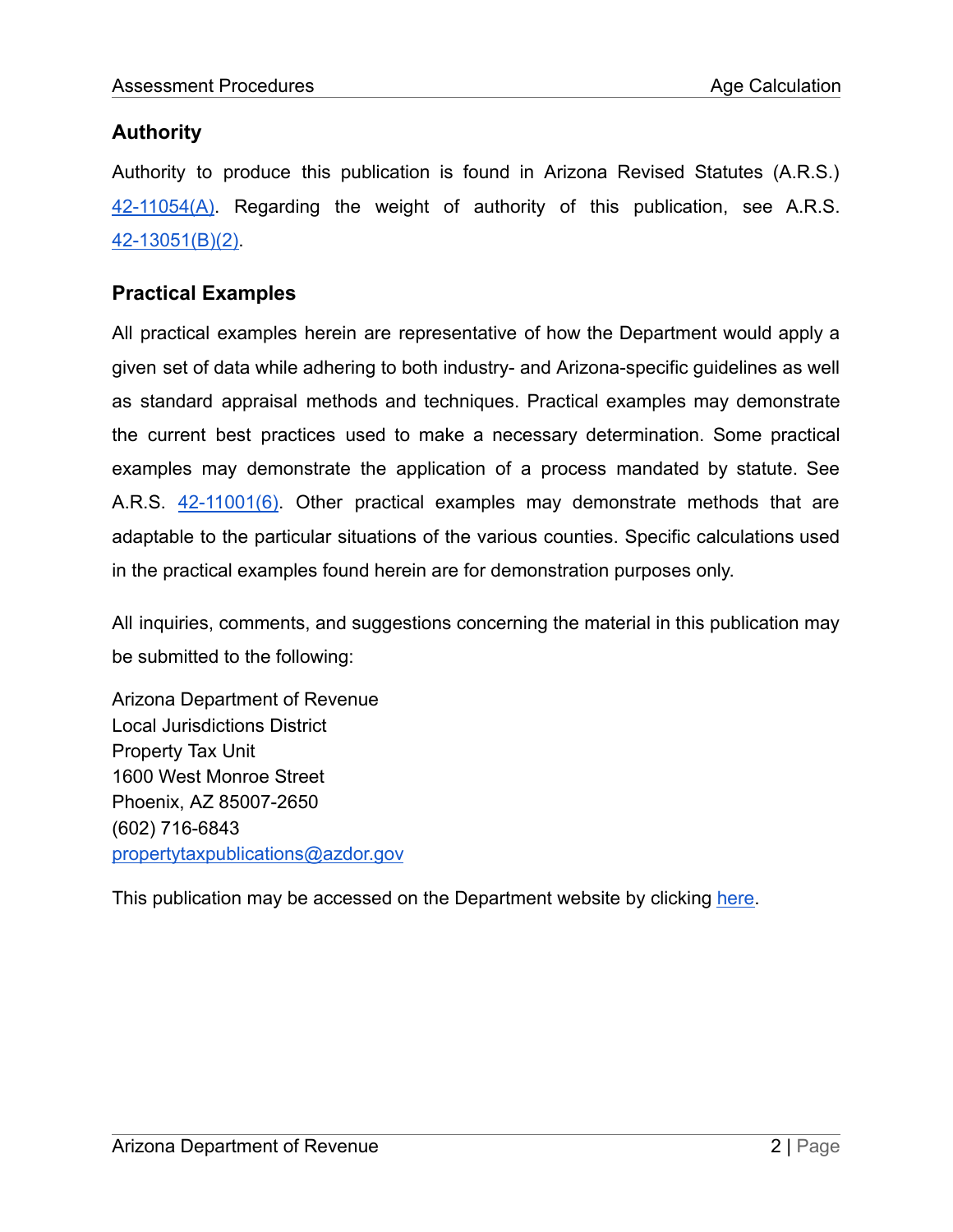# **Introduction**

Improvements on a property, including manufactured housing,<sup>1</sup> have two separate and distinct ages: actual age and effective age. A third measure of age, the weighted age, is applicable when an improvement is expanded by an addition subsequent to the original construction date. The following paragraphs further describe these three improvement ages.

# **Actual Age**

The actual age of an improvement is equal to the number of years that have elapsed since construction of the improvement was completed. $2$  Thus, actual age is also referred to as historical age or chronological age. $3$ 

## **Effective Age**

In contrast to actual age, the effective age of an improvement is an estimated age that is based upon the condition and utility of the improvement.<sup>4</sup> To estimate the effective age of an improvement, the assessor uses standard appraisal methods and techniques and may conduct an inspection. Because effective age is based upon condition and utility, it may be greater than or less than actual age.<sup>5</sup> For additional information regarding effective age, refer to the [Appendix](#page-15-0) below and to the Department publication entitled *[Approaches to Value](https://azdor.gov/sites/default/files/media/PROPERTY_AssessmentPart2Ch1.pdf)*.

<sup>1</sup> When estimating the effective age of a mobile home, unique considerations and procedures apply. For more information, refer to the Department publication, *[Manufactured](https://azdor.gov/sites/default/files/media/PROPERTY_ManufacturedHousingManual.pdf) Housing Manual*, under the heading "Additional Factors Affecting Valuation", and the subheading, "*Modernization*".

 $2$  International Association of Assessing Officers (IAAO), Glossary for Property Appraisal and Assessment, 2nd ed. (Kansas City: IAAO, 2013), 3 [hereinafter, IAAO [Glossary\]](https://www.iaao.org/media/Pubs/IAAO_GLOSSARY.pdf).

 $3$  lbid.

<sup>4</sup> See ibid., 58. See also IAAO, *Property Assessment Valuation*, 3d ed. (Kansas City: IAAO, 2010), 270 [hereinafter, Property Assessment Valuation].

<sup>5</sup> See Property Assessment Valuation, *supra* note 4, at 270.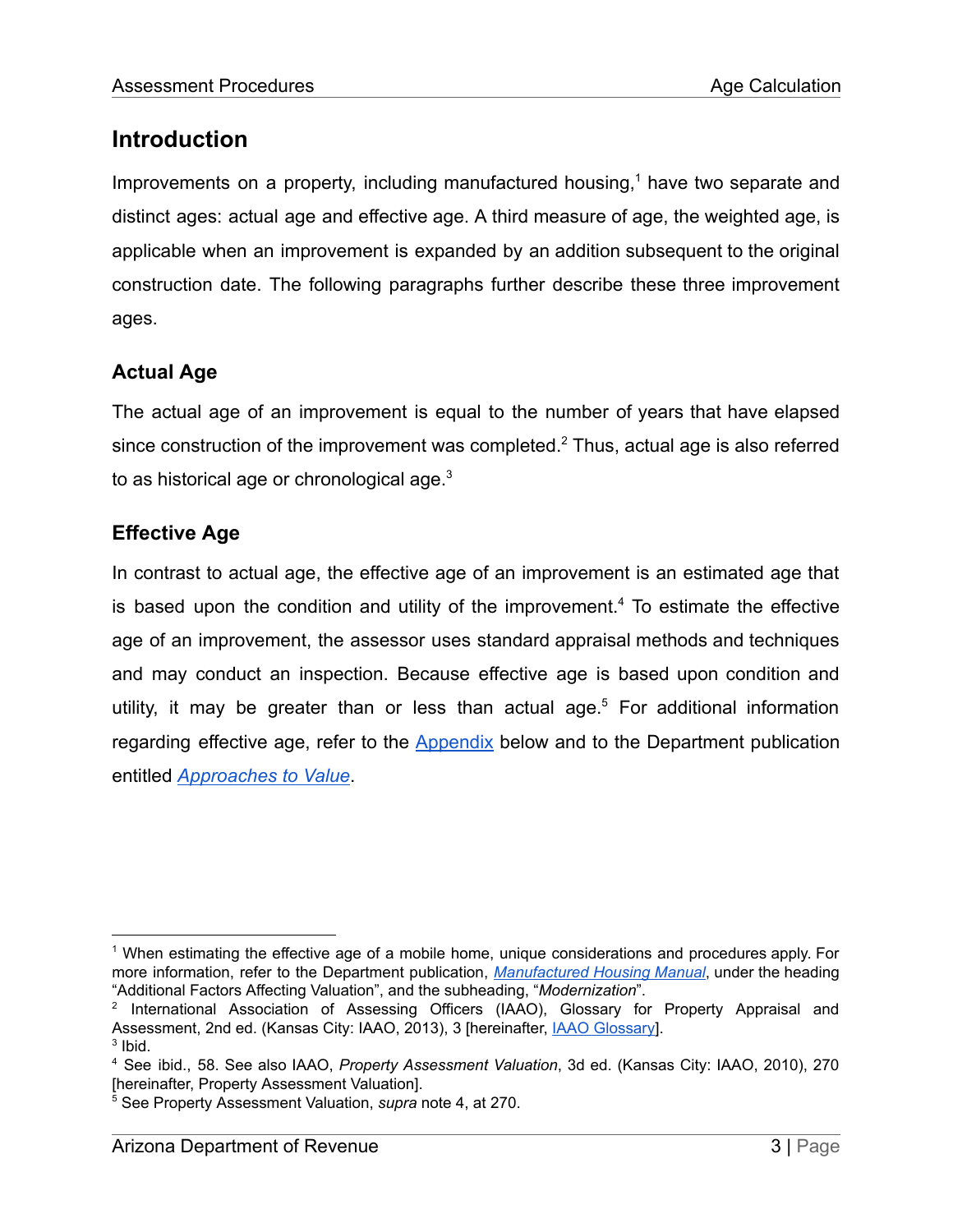## **Weighted Age**

When an improvement is expanded by an addition subsequent to the original construction date, the age of the entire improvement must be weighted to account for the fact that part of the improvement is new and part of it is not.

The weighted age of an improvement is most commonly calculated according to the square footage that is attributable to both the new portion and the original portion of the improvement.

A less common method utilizes the replacement cost new of each portion, rather than the square footage. If the replacement cost method is used, both the original portion and the added portion of the improvement should be of similar quality.

# **Factors Affecting Age**

There are several factors that may influence the age of an improvement due to their effect on condition and utility. Both the effective age and the weighted age of an improvement may be impacted by the processes of modernization, rehabilitation, and remodeling, including additions. Effective age may also be impacted by the level of maintenance applied to an improvement.

## **Modernization**

Modernization is the process of updating an older improvement to conform with modern styles and standards. This process is frequently used to eliminate any curable functional obsolescence present in an improvement. Examples of modernization include updating a kitchen or bathroom, replacing an evaporative cooler with an air conditioning system, or improving energy efficiency by upgrading doors, windows, and insulation.

#### **Rehabilitation**

Rehabilitation is the process of restoring an improvement to a satisfactory condition (i.e., usable, safe, legal, etc.) without changing the original plan, form, or style of the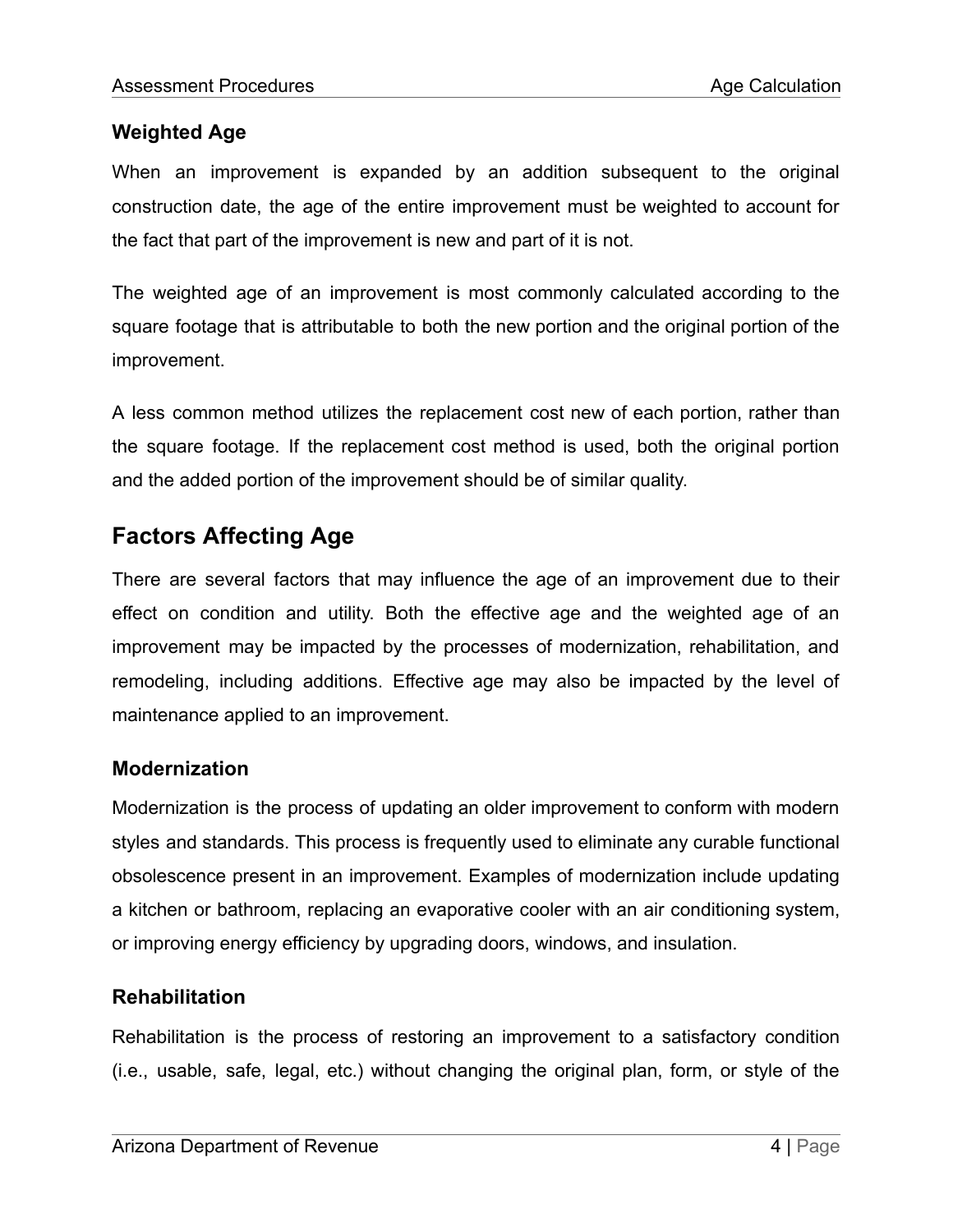improvement. The rehabilitation process may be appropriate to address curable physical depreciation (deferred maintenance) or curable functional obsolescence, which can cause an improvement to have an effective age that is greater than its actual age. In such a case, the rehabilitation would generally result in bringing the effective age into agreement with the actual age. Examples of rehabilitation include restoring a damaged property, updating an electrical system to comply with code requirements, or performing lead paint abatement.

## **Remodeling**

Remodeling is a process that changes the plan, form, or style of an improvement and may or may not include the addition of new square footage. $6$  Remodeling is sometimes necessary to realize the highest and best use of an improvement. Examples of remodeling include reconfiguring a kitchen, removing a wall to expand a room, or constructing an addition such as a new floor or wing.

#### **Maintenance**

The maintenance level applied to an improvement has a primary influence on the effective age of the improvement. Superior maintenance tends to reduce the effective age (causes the improvement to be "newer"), while inadequate or deferred maintenance tends to increase it (causes the improvement to be "older").

# **Approaches to Value and Adjusting for Condition**

The condition of an improvement directly influences the effective age of the improvement.<sup>7</sup> Therefore, improvement condition should typically be reflected in the three approaches to value, as set forth in the attached [Appendix.](#page-15-0) For additional information regarding the approaches to value, refer to the Department publication, *[Approaches to Value](https://azdor.gov/sites/default/files/media/PROPERTY_AssessmentPart2Ch1.pdf)*.

<sup>6</sup> See IAAO [Glossary,](https://www.iaao.org/media/Pubs/IAAO_GLOSSARY.pdf) *supra* note 2, at 142.

 $<sup>7</sup>$  See ibid., 58.</sup>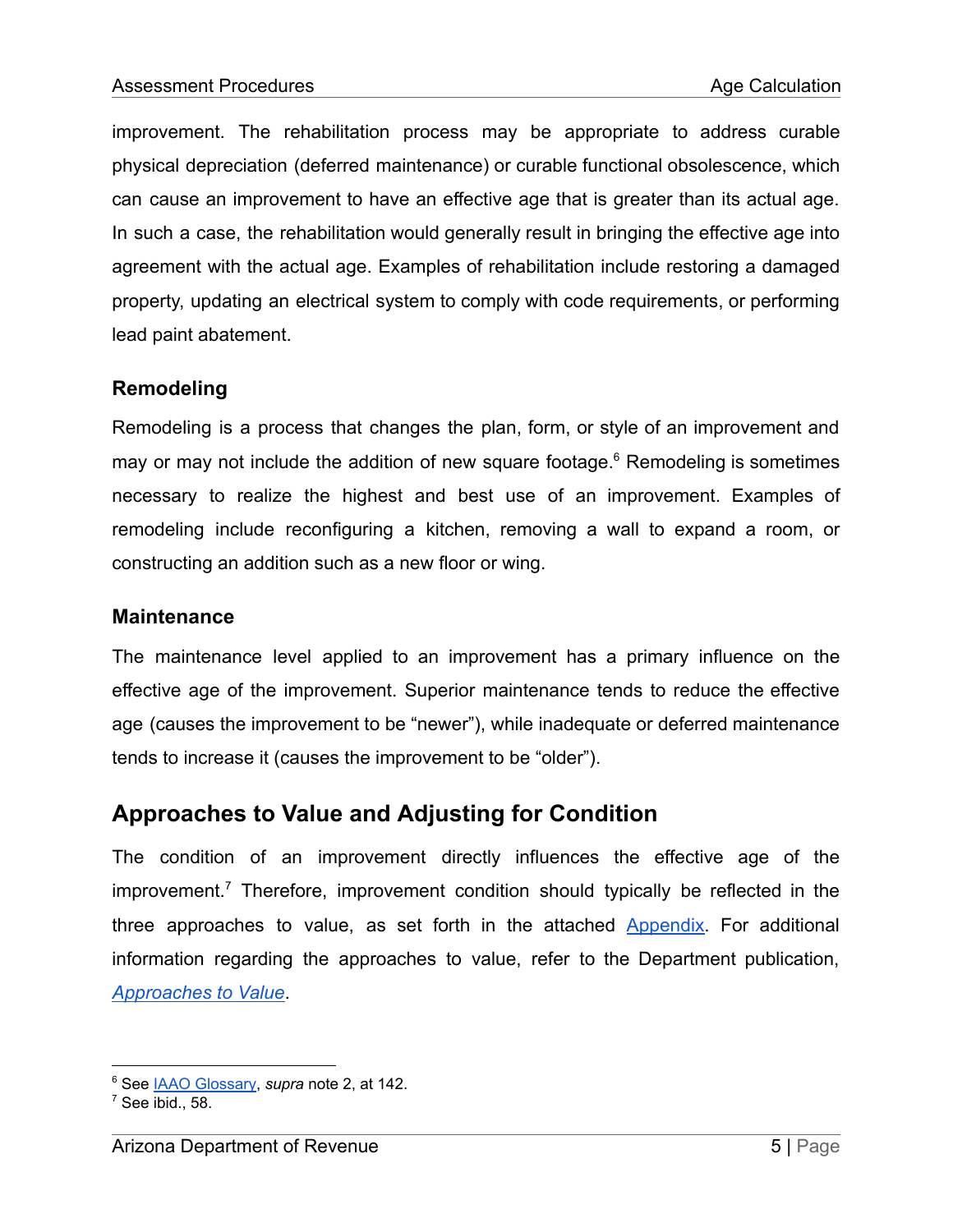# **Calculating Age**

# **Example 1 — Effective Age Calculation Using Construction Components (Modernize, Rehabilitate, Remodel)**

The effective age of an improvement that has been modernized, rehabilitated, or remodeled (collectively, modified or modification) may be calculated by determining the percentage of the total improvement that has been modified, multiplying that percentage by the year of the modification and the remaining percentage by the original construction year, and totalling the two products to yield the effective age.

To determine the portion of an improvement that has been modified, a building component system may be used. In such a system, each building component (e.g., foundation, roof, walls) is assigned a percentage of the total building. These percentages may be added together to provide the total percentage of the improvement that has been modified.

The tables below provide component schedules for both commercial and residential improvements, based upon data in published construction cost indexes. The assessor may use these tables or may choose to create their own.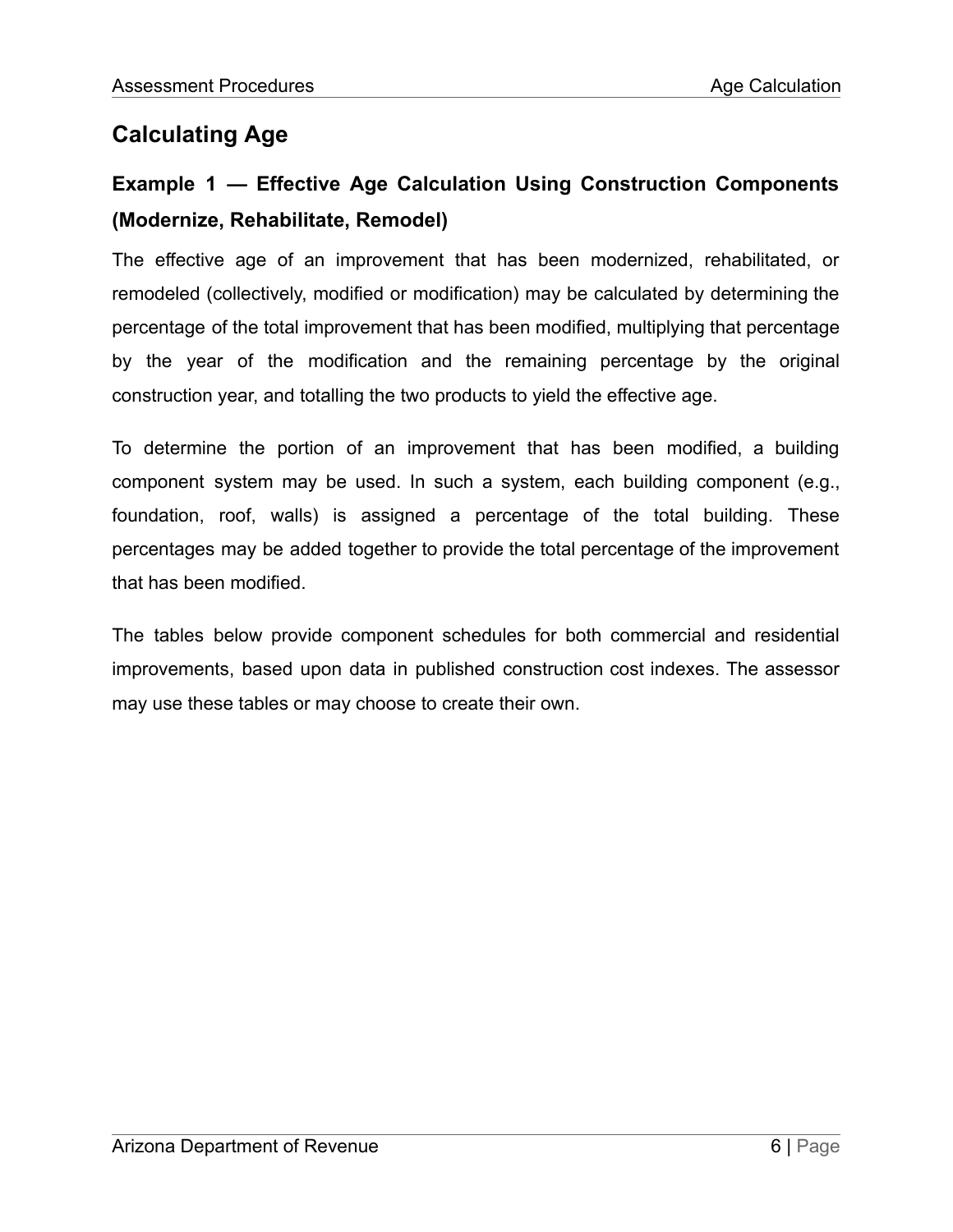| <b>Typical Percentages by Component - Residential</b> |                               |  |
|-------------------------------------------------------|-------------------------------|--|
| <b>Component</b>                                      | <b>Percent of Improvement</b> |  |
| <b>Built-in appliances</b>                            | 3                             |  |
| Built-in cabinets, interior doors, trim, etc.         | 13                            |  |
| Concrete                                              | 8                             |  |
| Excavation, forms, water/sewage hookup                | $\overline{4}$                |  |
| <b>Exterior cover</b>                                 | 6                             |  |
| <b>Flooring covers</b>                                | 3                             |  |
| Insulation                                            | $\mathbf 1$                   |  |
| Interior drywall                                      | 8                             |  |
| Light fixtures and finish hardware                    | $\overline{2}$                |  |
| Painting and decorating                               | $\overline{\mathcal{A}}$      |  |
| Plans, permits, and survey                            | $\overline{2}$                |  |
| <b>Plumbing fixtures</b>                              | 5                             |  |
| Roof                                                  | 3                             |  |
| Rough framing                                         | 21                            |  |
| Rough-in electric and mechanical                      | 11                            |  |
| Rough-in plumbing                                     | $\overline{4}$                |  |
| Windows and exterior doors                            | $\mathcal{P}$<br>$\pm$        |  |
| <b>Total</b>                                          | 100                           |  |

| <b>Typical Percentages by Component - Commercial</b> |                               |  |
|------------------------------------------------------|-------------------------------|--|
| <b>Component</b>                                     | <b>Percent of Improvement</b> |  |
| Electrical                                           | 10.5                          |  |
| Floor                                                | 10.6                          |  |
| Foundation                                           | 3.4                           |  |
| <b>Heating &amp; Cooling</b>                         | 9.1                           |  |
| Interior                                             | 19.2                          |  |
| <b>Other Items</b>                                   | 1.5                           |  |
| Plumbing                                             | 6.4                           |  |
| Roof                                                 | 14.7                          |  |
| Structural                                           | 3.1                           |  |
| <b>Walls</b>                                         | 21.5<br>$\div$                |  |
| Total                                                | 100.0                         |  |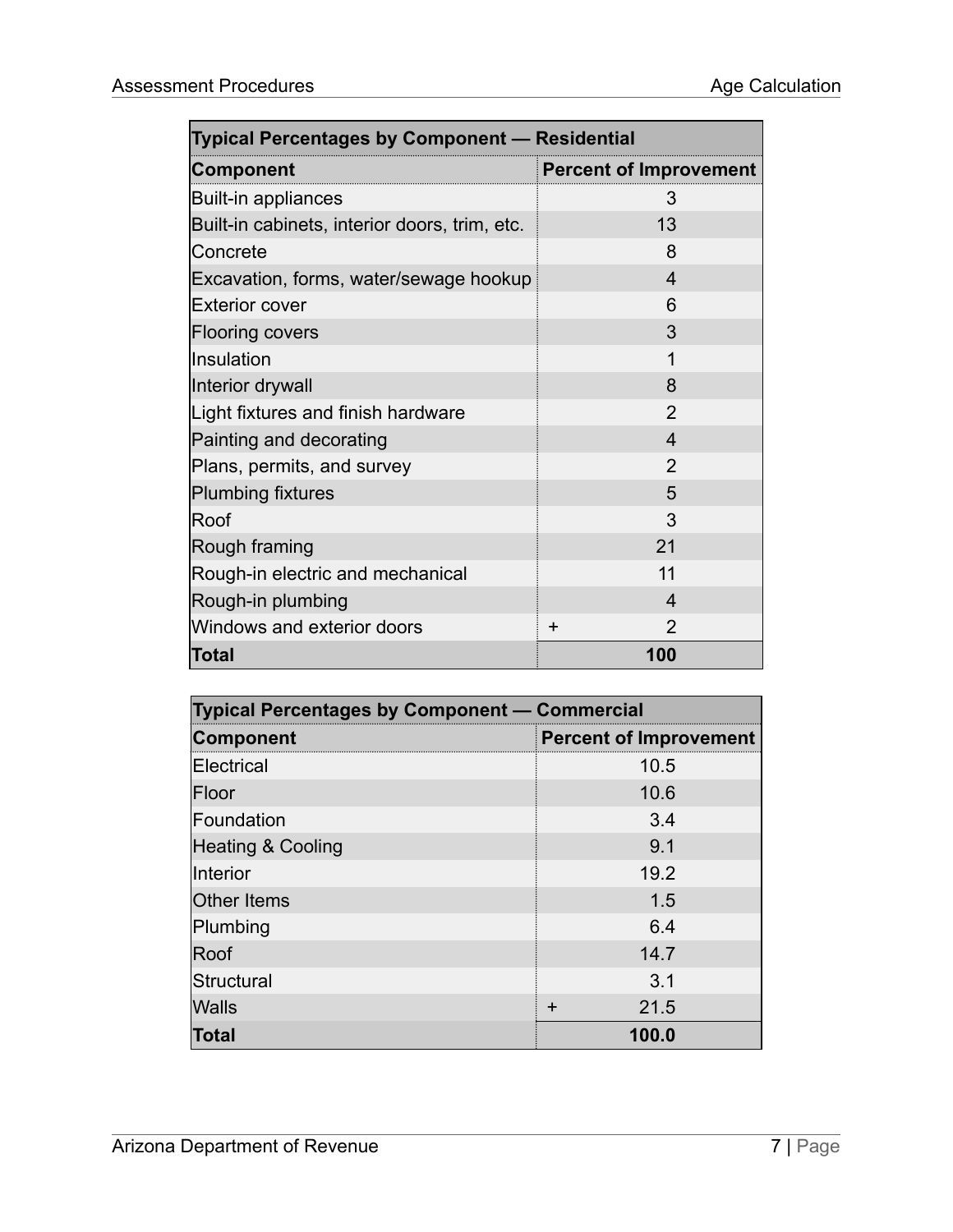In this example, a 10,000 square foot commercial building constructed in 2010 was remodeled in 2020, as follows: the interior of the building was gutted and replaced, a new heating and cooling system was installed, and the electrical and plumbing systems were updated. In addition, a new storefront was added to the building, which replaced 25 percent of the total wall area.

**Step 1:** Use the preceding schedule of commercial building components (or an alternative schedule) to determine the percentage of the building that was remodeled.

| <b>Percentage Remodeled</b>  |                               |  |
|------------------------------|-------------------------------|--|
| Component                    | <b>Percent of Improvement</b> |  |
| Electrical                   | 10.5                          |  |
| <b>Heating &amp; Cooling</b> | 9.1                           |  |
| Interior                     | 19.2                          |  |
| Plumbing                     | 6.4                           |  |
| Walls (21.5% x 25%)          | 5.4<br>÷                      |  |
| Total                        | 50.6                          |  |

**Step 2:** Multiply the percentage of each portion by its respective construction year, and add the two products together to yield the effective age.

| <b>Effective Age</b>               |                              |
|------------------------------------|------------------------------|
| Remodeled portion                  | $.506 \times 2020 = 1022.12$ |
| Original portion (1 - .506 = .494) | $.494 \times 2010 = +992.94$ |
| <b>Total</b>                       | $= 2015.06$                  |

The effective age of the building is 2015.06, rounded to **2015**.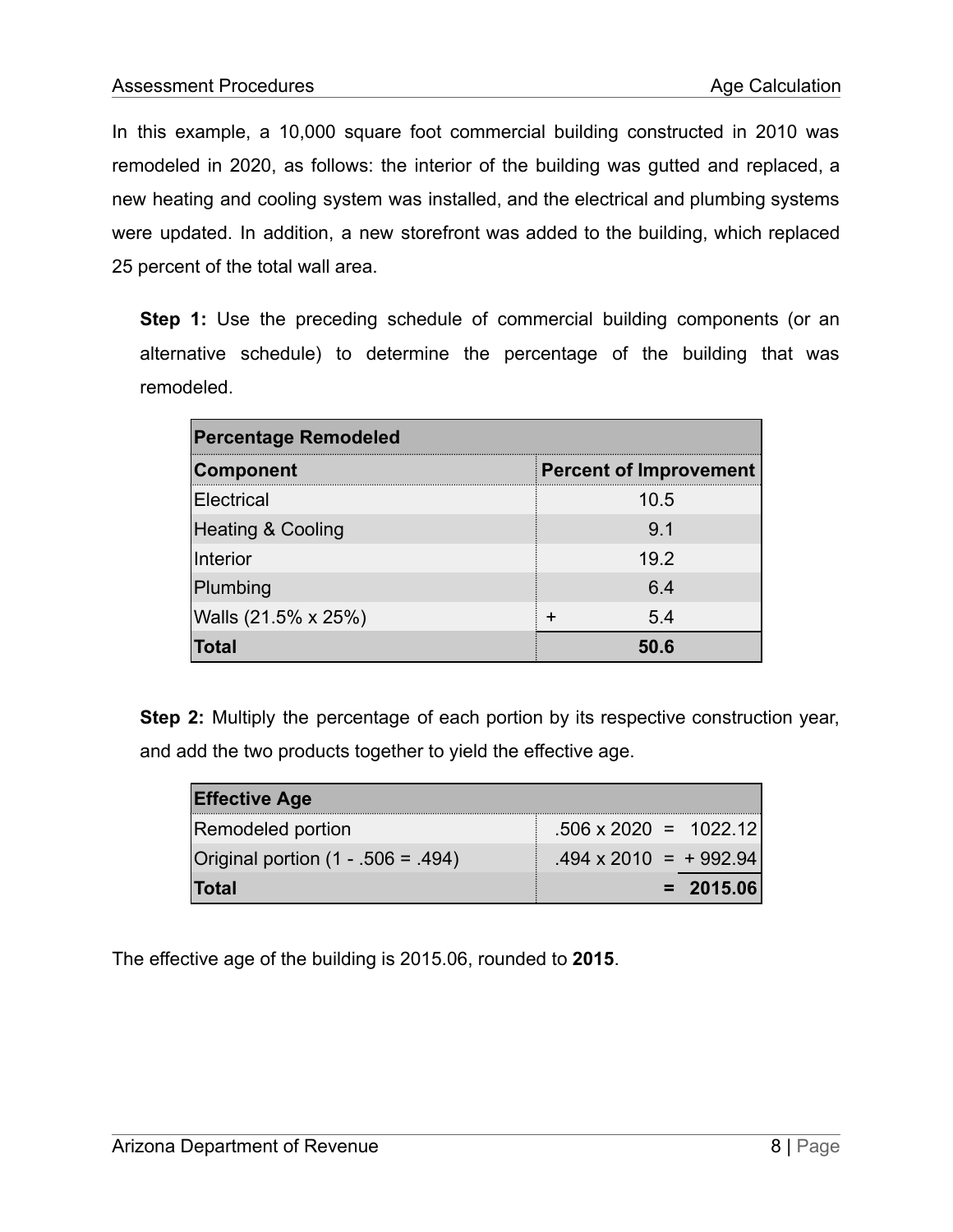# **Example 2 — Weighted Age Calculation Using Square Footage (Addition)**

The method set forth in this example may be used to determine the weighted age of an improvement that has been expanded by an addition. This method produces a weighted age based upon the percentage of the total square footage that is attributable to the original improvement and to the new addition.

It is important to note that this method is effective whether or not the addition and the original improvement are of the same quality (same replacement cost). As a result, this method is more commonly used.

In this example, a 2,030 square foot residence constructed in 2010 was expanded by a 500 square foot addition in 2020.

**Step 1:** Calculate the total square footage of the residence.

| <b>Total Square Footage</b> |       |
|-----------------------------|-------|
| Original square footage     | 2,030 |
| Addition square footage     |       |
| Total                       | 2.530 |

**Step 2:** Divide the square footage of each portion by the total square footage to determine the percentage of the building that each portion represents. The percentages are rounded to the fourth decimal place in this example.

| <b>Percentages</b>      |                       |        |
|-------------------------|-----------------------|--------|
| <b>Original portion</b> | $ 2,030 \div 2,530 =$ | .80241 |
| <b>Addition portion</b> | $500 \div 2,530 =$    | .1976  |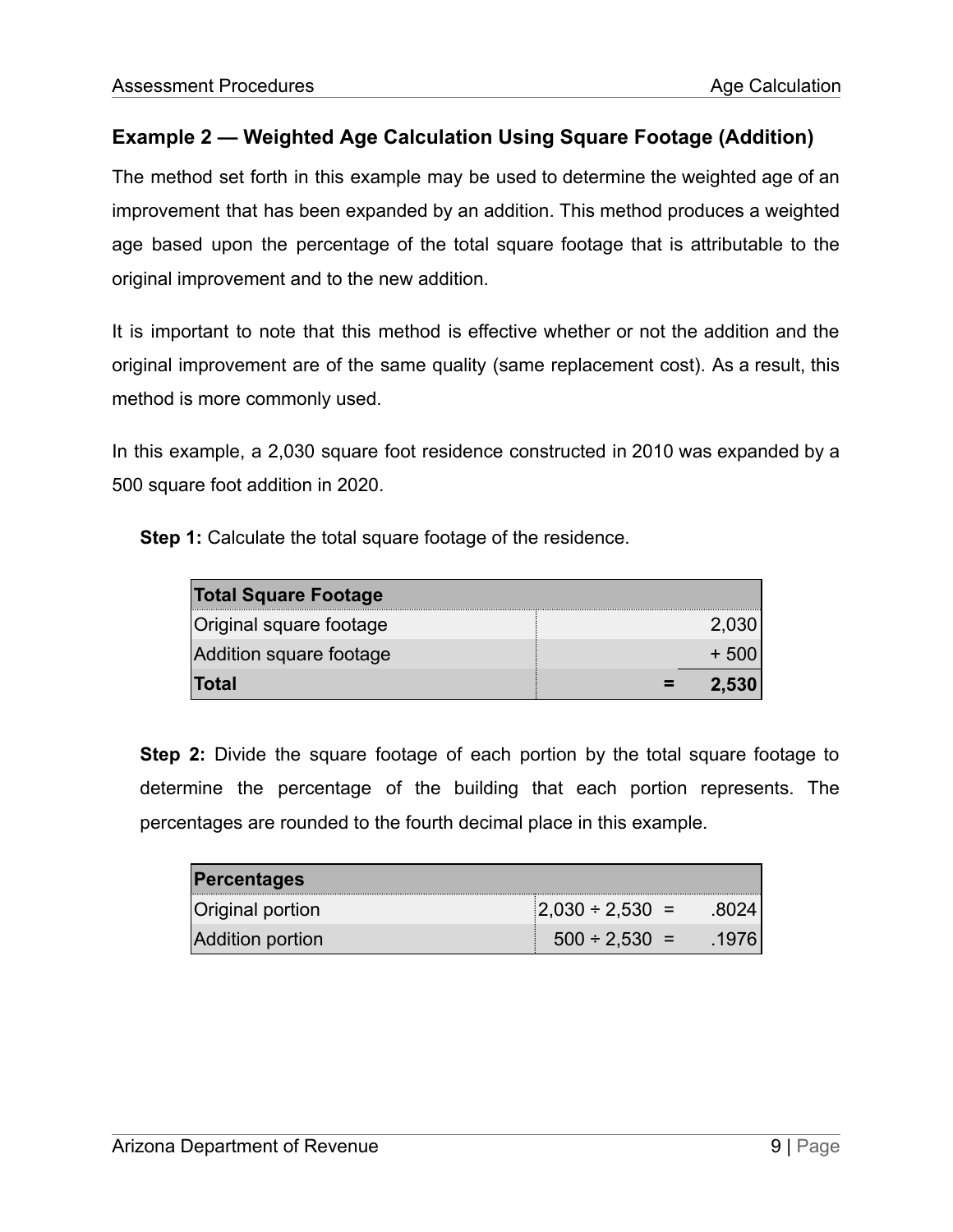**Step 3:** Multiply the percentage of each portion by its corresponding construction year, and add the two products together to yield the weighted age. The products are rounded to the second decimal place in this example.

| <b>Weighted Age</b>     |                                |
|-------------------------|--------------------------------|
| <b>Original portion</b> | $.8024 \times 2010 = 1,612.82$ |
| <b>Addition portion</b> | $.1976 \times 2020 = +399.15$  |
| ∣Total                  | $= 2011.97$                    |

The weighted age of the building is 2011.97, rounded to **2012**.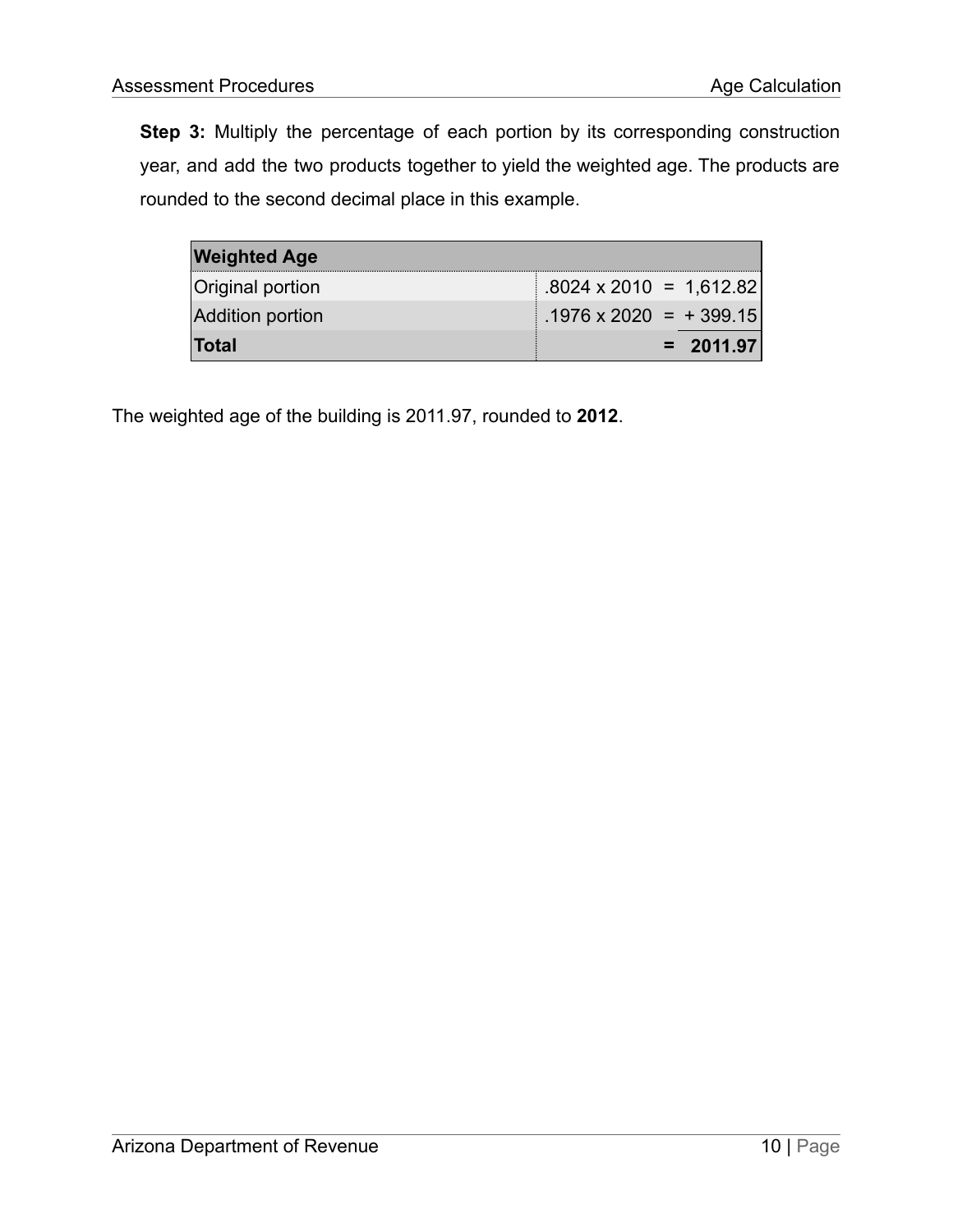# **Example 3 — Weighted Age Calculation Using Replacement Cost (Addition)**

The method set forth in this example may be used to determine the weighted age of an improvement that has been expanded by an addition. This method produces a weighted age based upon the percentage of the total replacement cost that is attributable to the original improvement and the new addition.

It is important to note that this method is effective **only** if the addition and the original improvement are of the **same quality** (same replacement cost). As a result, this method is not as commonly used as the square foot method.

In this example, a 2,030 square foot residence constructed in 2010 was expanded by a 500 square foot addition in 2020. Both the original residence and the addition have an estimated replacement cost new of \$150.00 per square foot, or \$304,500 and \$75,000, respectively.

**Step 1:** Calculate the total replacement cost new of the residence.

| <b>Total Replacement Cost New</b> |                |  |
|-----------------------------------|----------------|--|
| Original replacement cost new     | \$ 304,500     |  |
| Addition replacement cost new     | $$+75,000$     |  |
| Total                             | $=$ \$ 379,500 |  |

**Step 2:** Divide the replacement cost new of each portion by the total replacement cost new to determine the percentage of the building that each portion represents. The percentages are rounded to the fourth decimal place in this example.

| <b>Percentages</b>      |                                       |       |
|-------------------------|---------------------------------------|-------|
| <b>Original portion</b> | $\frac{1}{2}$ \$304,500 ÷ \$379,500 = |       |
| <b>Addition portion</b> | $$75,000 \div $379,500 =$             | -1976 |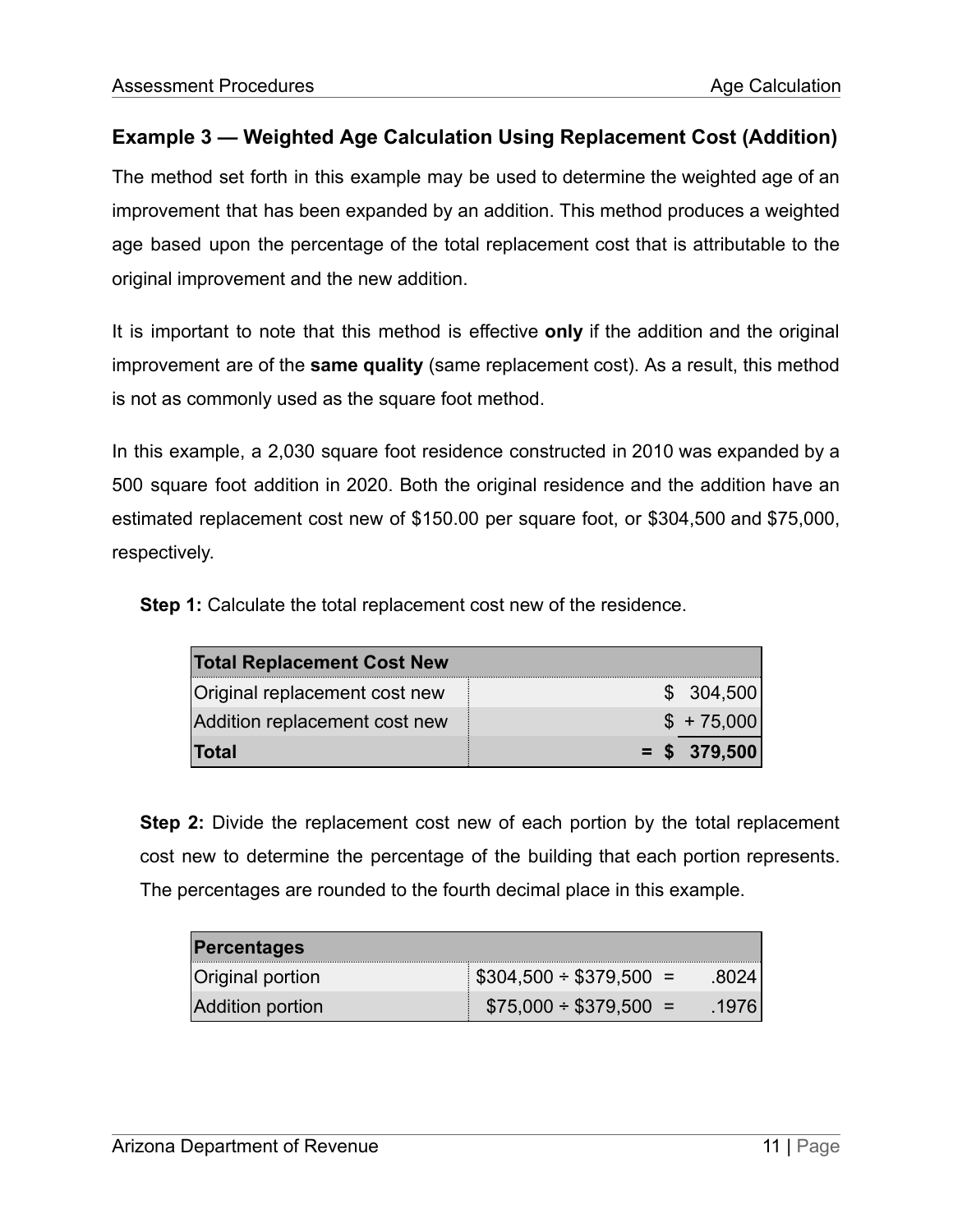**Step 3:** Multiply the percentage of each portion by its corresponding year of construction, and add the two products together to yield the weighted age. The products are rounded to the second decimal place in this example.

| <b>Weighted Age</b> |                                |
|---------------------|--------------------------------|
| Original portion    | $.8024 \times 2010 = 1.612.82$ |
| Addition portion    | $.1976 \times 2020 = +399.15$  |
| <b>Total</b>        | $= 2011.97$                    |

The weighted age of the building is 2011.97, rounded to **2012**.

Note that for the same improvement, the square foot method and the replacement cost method (assuming matching qualities) should yield identical weighted ages and related calculations. In this way, one method may be used as a check on the other.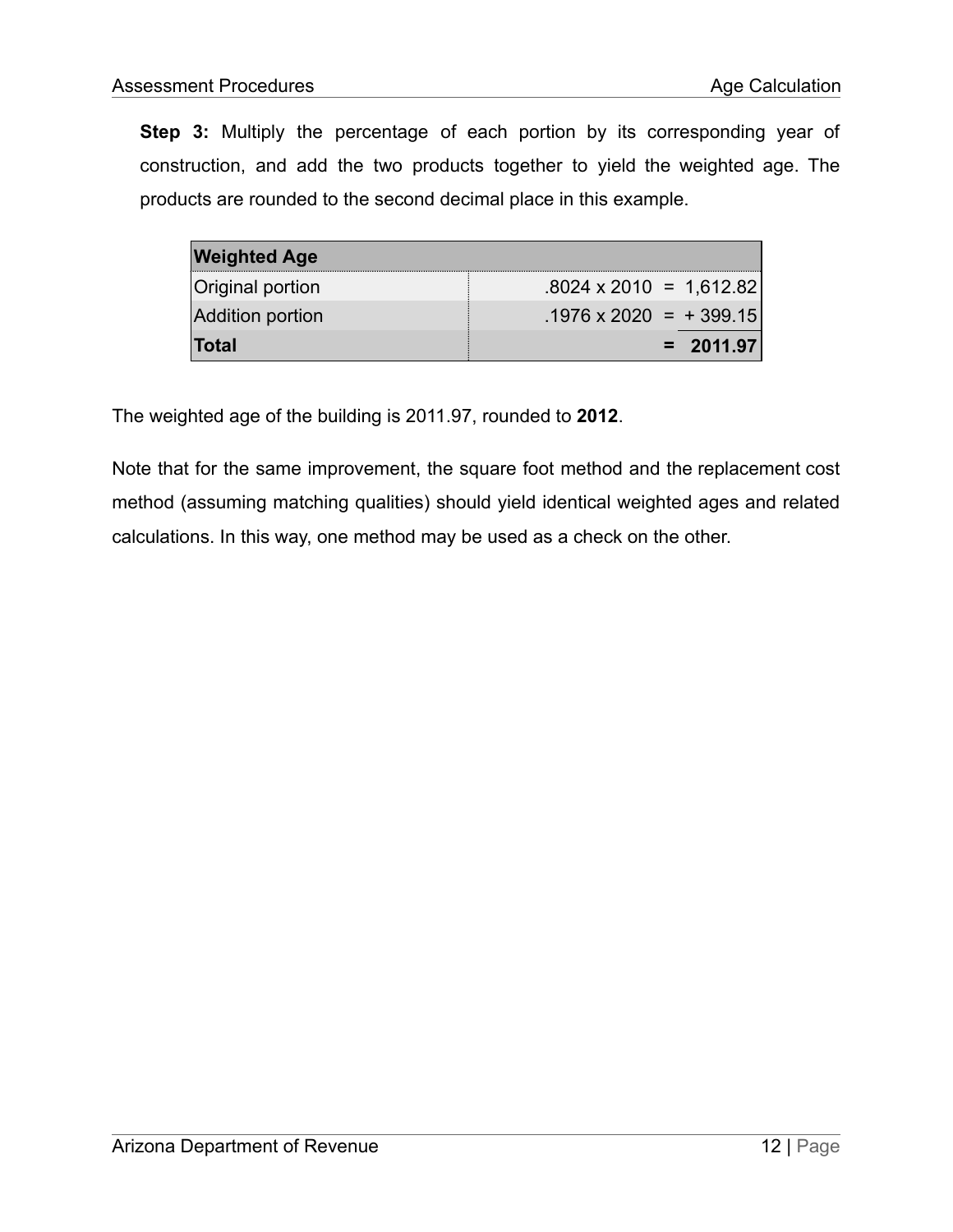# **Example 4 — Effective Age and Weighted Age Calculations Using Construction Components and Square Footage (Modification and Addition)**

In some instances, an improvement is both modified and expanded with additional square footage at the same time. If this is the case, the effective age of the original improvement can be calculated using construction components as in Example 1, above. Then, using the calculated effective age in lieu of the original construction year (actual age), the weighted age of the expanded improvement can in turn be calculated using either the square foot method or the replacement cost method.<sup>8</sup>

In this example, the 10,000 square foot commercial building in Example 1 was remodeled as set forth in that exercise, but was also expanded with a 2,000 square foot addition. A review of information from Example 1 follows.

| Original construction year: 2010 |      |
|----------------------------------|------|
| <b>Remodel / Addition Year:</b>  | 2020 |
| <b>Effective Age:</b>            | 2015 |

For this exercise, assume the original building and the addition are of different quality (different replacement cost), so the weighted age should be calculated using square footage as in Example 2, above, rather than replacement cost, as in Example 3, above.

**Step 1:** Calculate the total square footage of the entire building.

| <b>Total Replacement Cost New</b> |          |
|-----------------------------------|----------|
| Original square footage           | 10,000   |
| Addition square footage           | $+2,000$ |
| <b>Total</b>                      | 12,000   |

<sup>&</sup>lt;sup>8</sup> Using the original construction year (actual age), rather than the calculated effective age, will skew the weighted age too heavily toward the original construction year.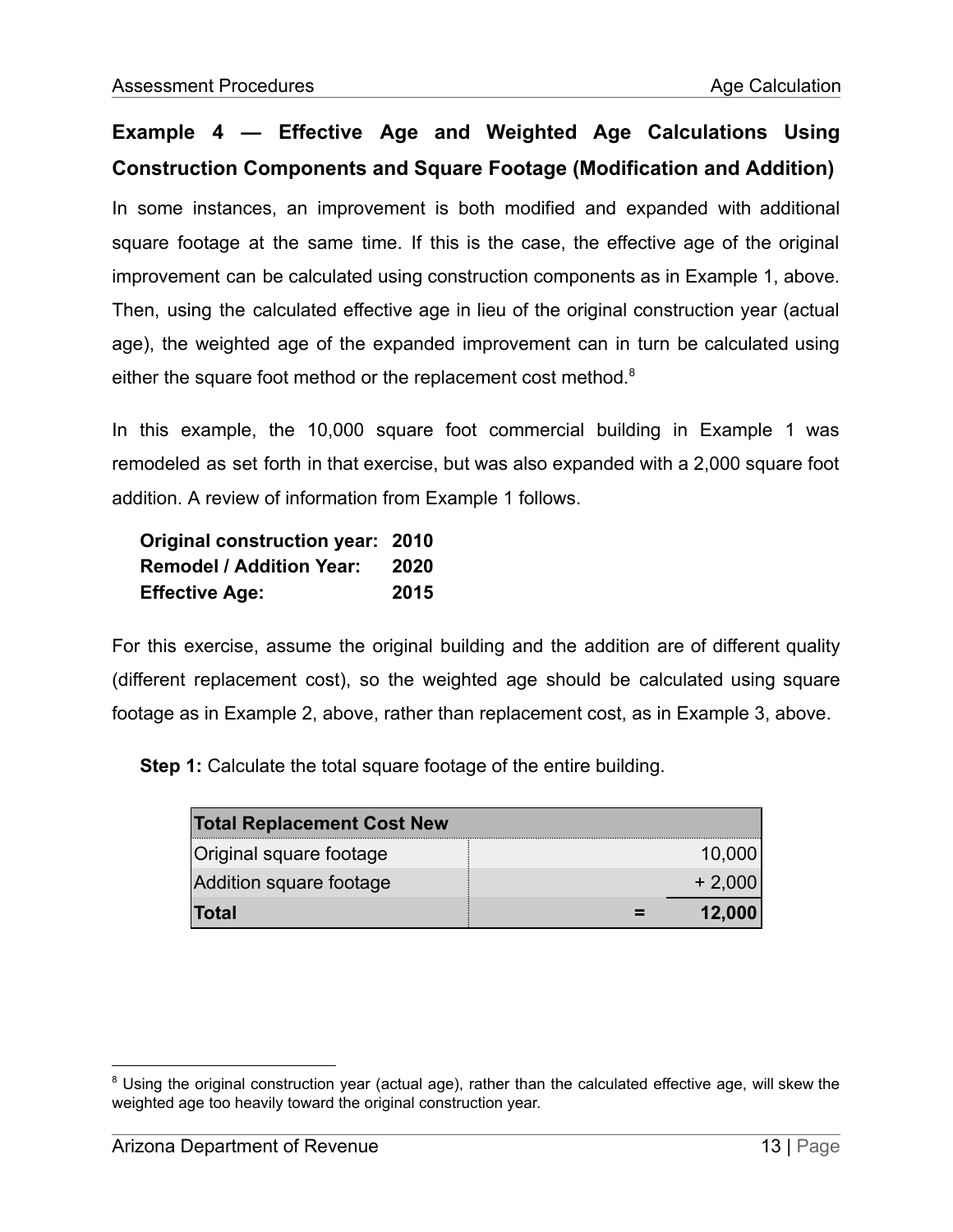**Step 2:** Divide the square footage of each portion by the total square footage to determine the percentage of the building that each portion represents. The percentages are rounded to the fourth decimal place in this example.

| <b>Percentages</b>      |                        |        |
|-------------------------|------------------------|--------|
| <b>Original portion</b> | $10,000 \div 12,000 =$ | .83331 |
| <b>Addition portion</b> | $2,000 \div 12,000 =$  | 1667   |

**Step 3:** Multiply the percentage of each portion by its corresponding year of construction—substituting the effective age (2015) for the original construction year (actual age) (2010)—and add the two products together to yield the weighted age. The products are rounded to the second decimal place in this example.

| <b>Weighted Age</b>     |                                                  |
|-------------------------|--------------------------------------------------|
| <b>Original portion</b> | $.8333 \times 2015 \frac{2010}{2010} = 1,679.10$ |
| <b>Addition portion</b> | $.1667 \times 2020$ = + 336.73                   |
| <b>Total</b>            | $= 2015.83$                                      |

The weighted age of the building is 2015.83, rounded to **2016**.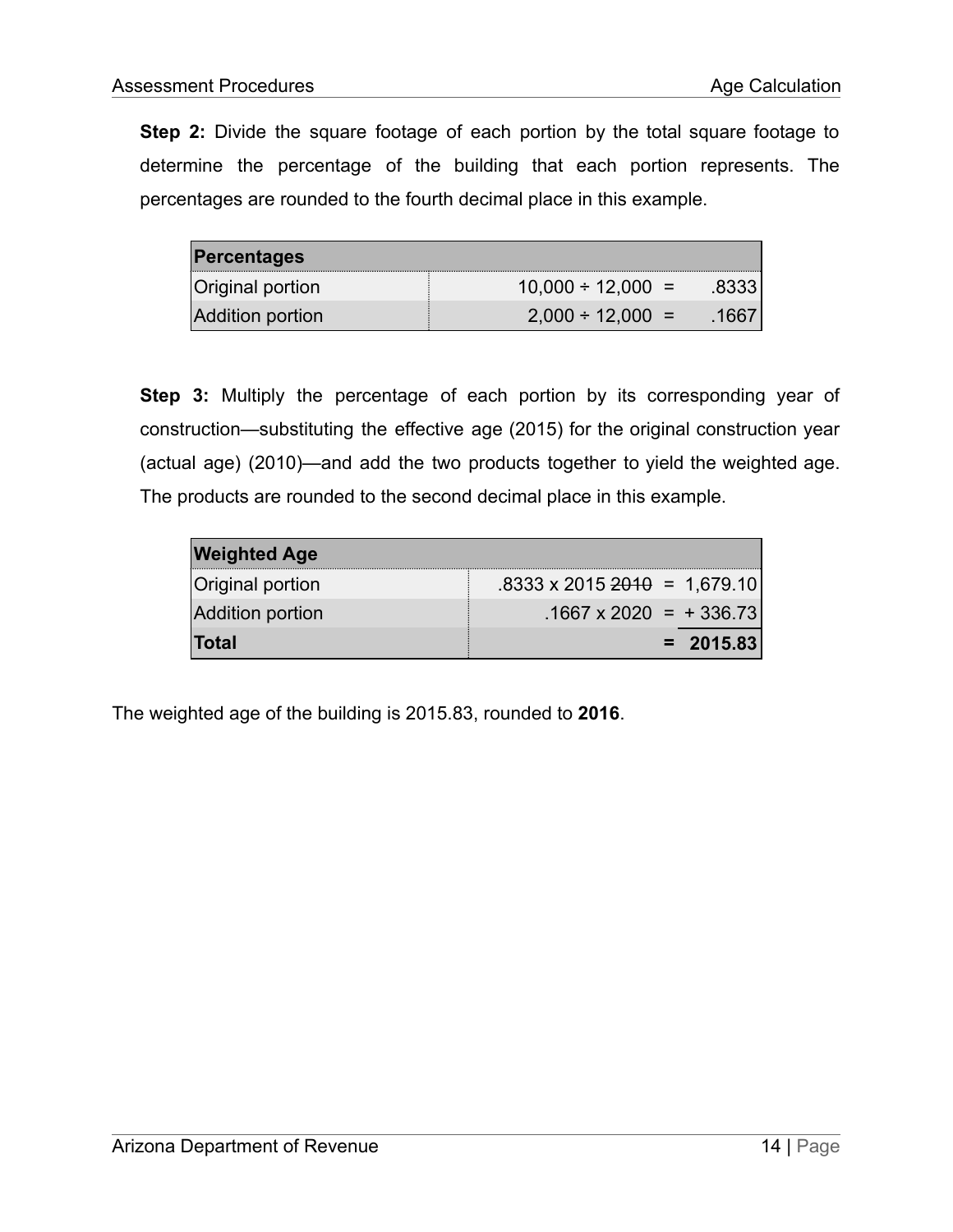# <span id="page-15-0"></span>**Appendix**

# **Effective Age and Depreciation**

For purposes of the application of depreciation to an improvement, effective age has a relationship with the total economic life and the remaining economic life, as set forth by the International Association of Assessing Officers.

*Economic life* is the total number of years during which the improvements on the site/land contribute to total property value; economic life is equal to effective age plus remaining economic life and is sometimes referred as total economic life.

….

*Effective age* is the age of property based on the amount of observed deterioration and obsolescence it has sustained. Effective age may be different from chronological age (typical age of structures equivalent to the one in question with respect to condition and utility, as of the appraisal date), or it may be less than, greater than, or equal to actual age depending upon design, quality, workmanship, materials used, maintenance, and so on.

Effective age + remaining economic life = total economic life.

An improvement's effective age reflects the quality of its construction and the degree of maintenance it has received. Any improvement suffers some physical defect eventually, whether from the elements or from the way in which it is used. Those defects have a greater effect on improvements that were poorly constructed. If necessary maintenance and repairs are neglected, the process of deterioration is enhanced, and the physical life of the structure is shortened. On the other hand, well-constructed and well-maintained improvements benefit from a prolonged physical life.

*Remaining economic life* is the estimated number of years remaining during which the improvements continue to contribute to total property value.

Remaining economic life  $=$  total economic life  $-$  effective age.

....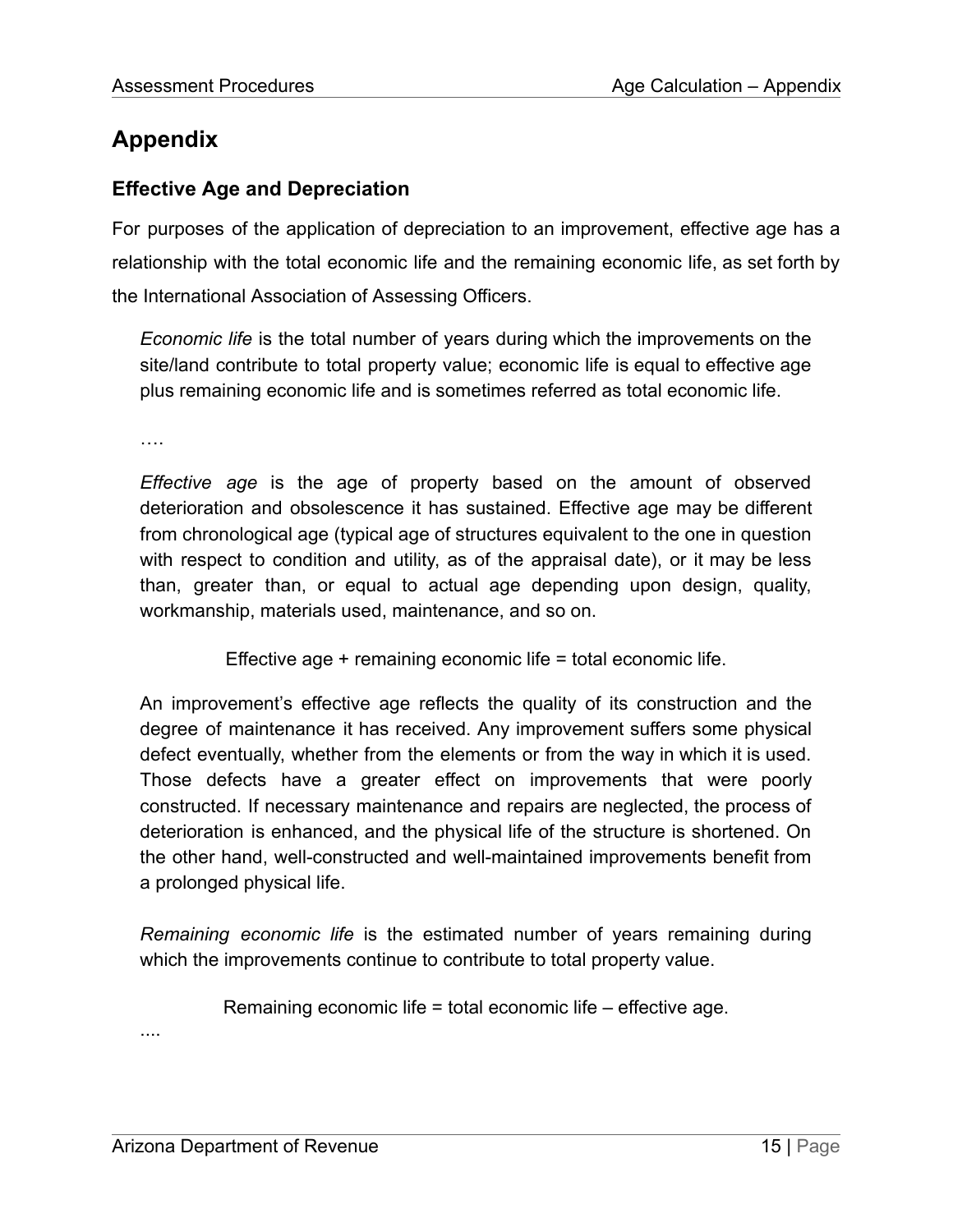The five methods of measuring depreciation consider the above-mentioned age-life relationships either directly or indirectly. $^9$ 

# **Approaches to Value and Adjusting for Condition**

#### *Adjusting for Condition and the Cost Approach*

With respect to the cost approach, the condition of an improvement should typically be accounted for by subtracting the estimated cost to cure any deferred maintenance from the replacement or reproduction cost of the improvement as an item of accrued depreciation.

#### *Adjusting for Condition and the Income Approach*

The income stream that a property generates is typically subject to the economic forces of supply and demand. A property in superior condition, relative to competing properties, would generally command above-market rents, while a property in inferior condition would typically produce below-market rents. Therefore, the condition of a property is inherently reflected in the amount of rent paid, and no adjustment to the income stream for condition is necessary.

When estimating the market value of a property using the income approach, the net operating income is based upon market rent rather than actual rent. Market rent is the amount of rent that a property should command in the open market. However, a property that is subject to deferred maintenance may not be able to command market rent or may not be able to attract a tenant at any rent level if the deferred maintenance

<sup>9</sup> Property Assessment Valuation, *supra* note 4, at 270-71.